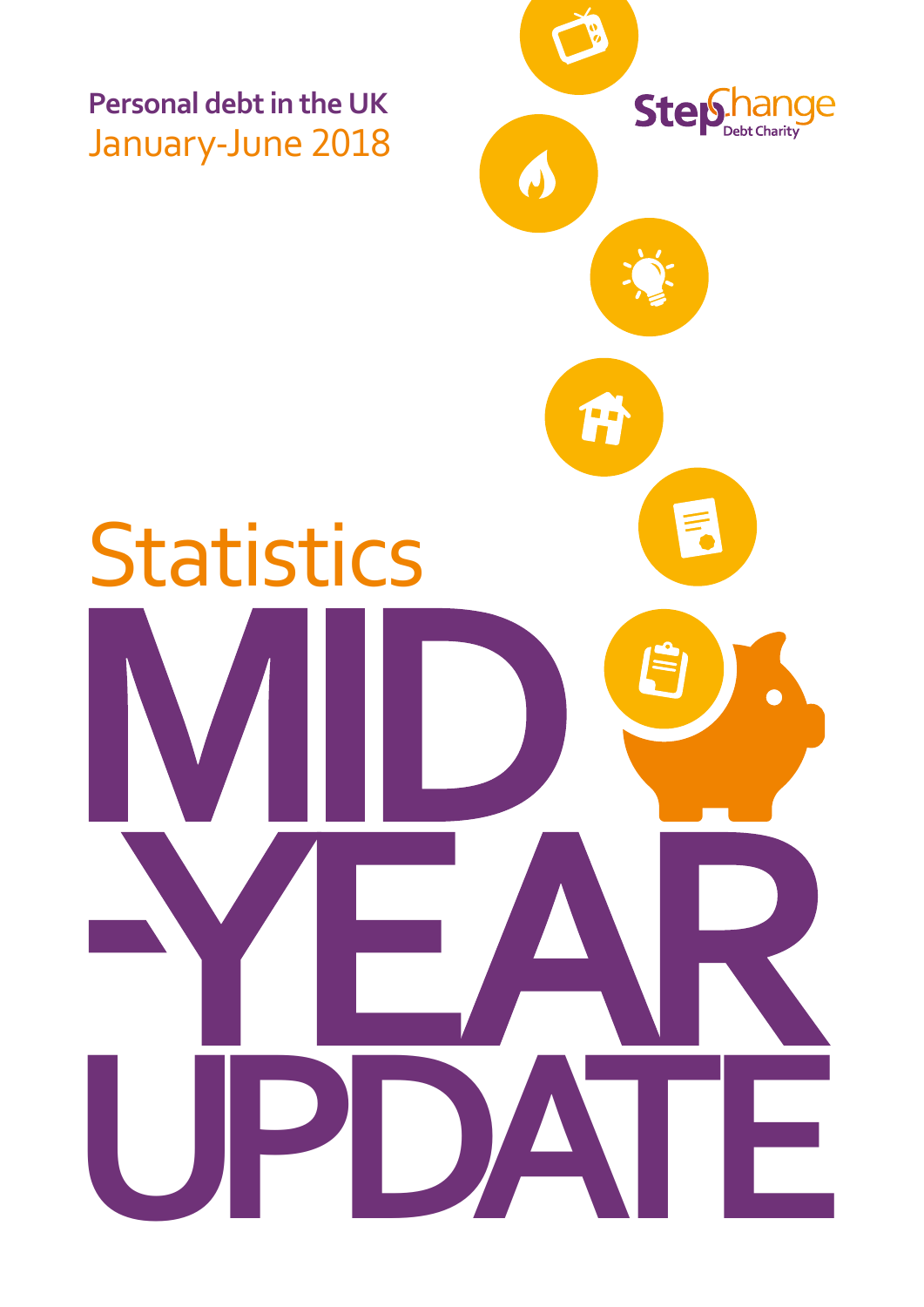**Demand for debt advice**

Between January and June 2018, **326,897** new clients contacted StepChange Debt Charity for help with problem debt

Unless otherwise stated, the figures in this document are based on the 180,644 new clients who received a debt advice session between 1 January to 30 June 2018.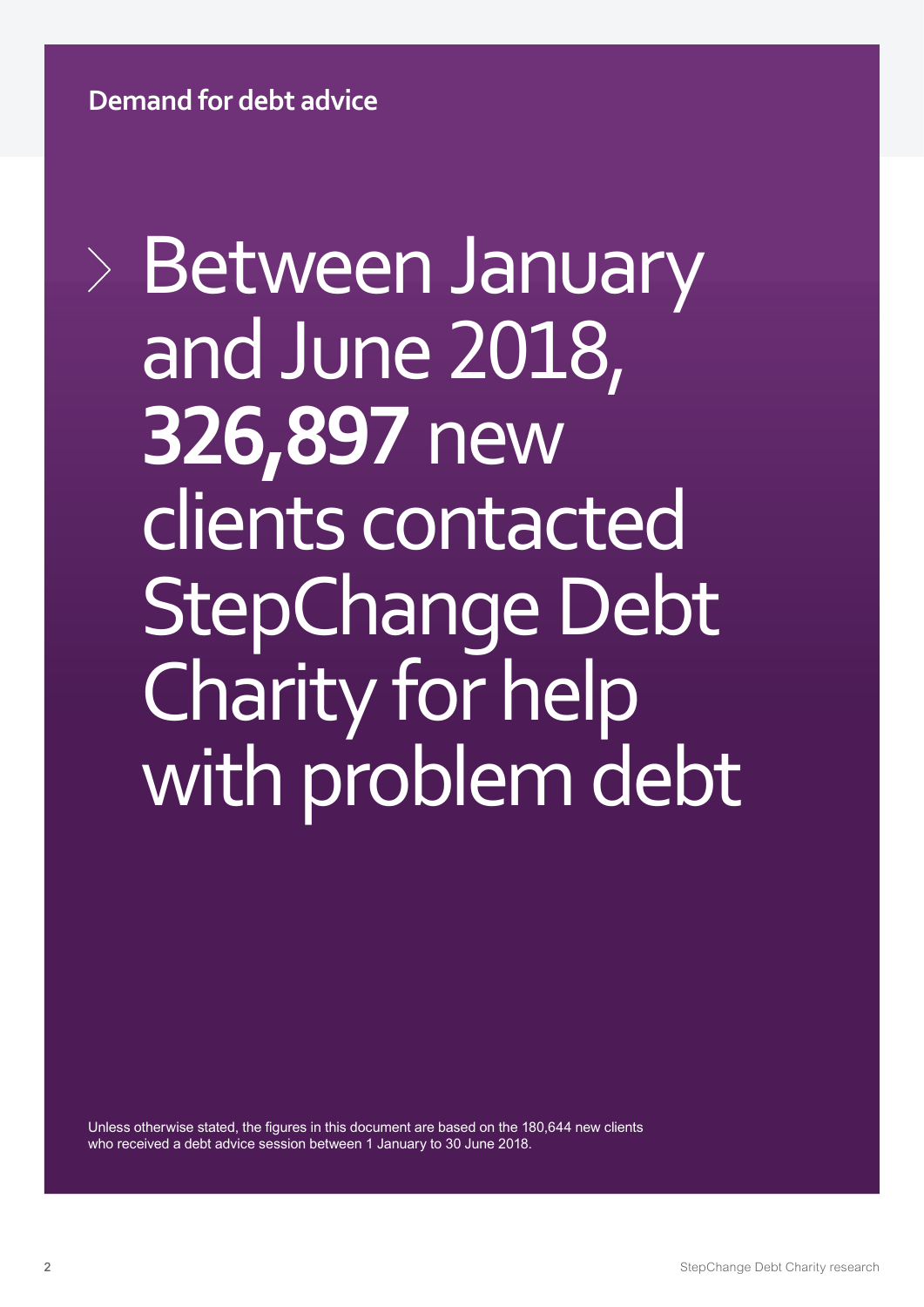## Demand



### Between January and June 2018, StepChange Debt Charity was contacted by:





Additionally, our website received almost 2.5 million visits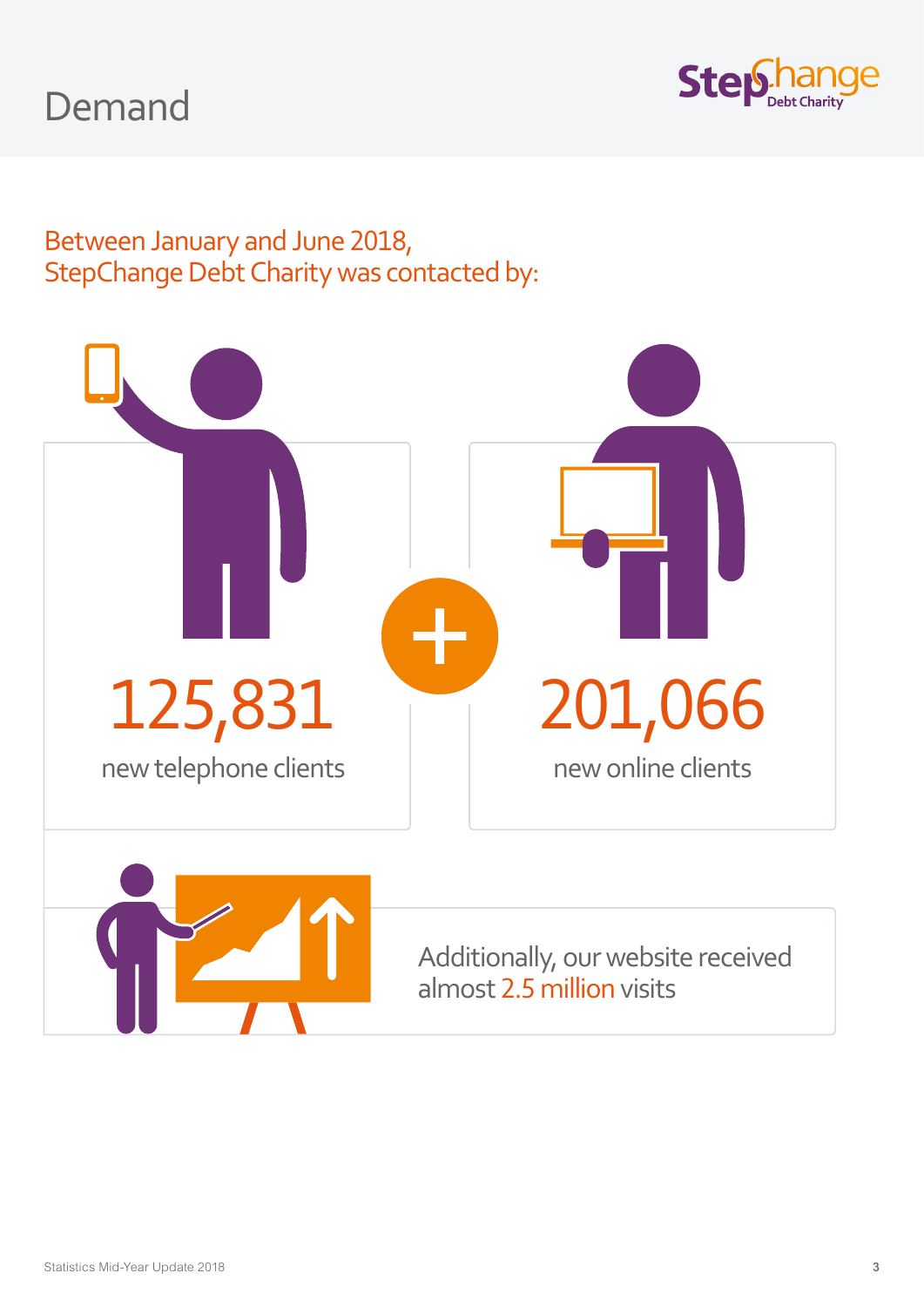### Who contacted us

### Gender

Over the past few years, we have advised an increasing proportion of women and our latest findings show that more than 60% of new clients are female.

Although there are other likely factors which have contributed to this growth, this is a notable link between gender and the growing proportion of single parents contacting us for debt advice in our family composition stats. The majority of single parents who contact us for advice are women.



### **Housing**

We continue to see more renters than home owners contacting us for advice. The proportion of clients renting has jumped up once again in the first half of 2018 to 82%. Just 18% of new clients who received debt advice are home owners.



 $\bullet$  **Homeowners**  $\bullet$  **Renters**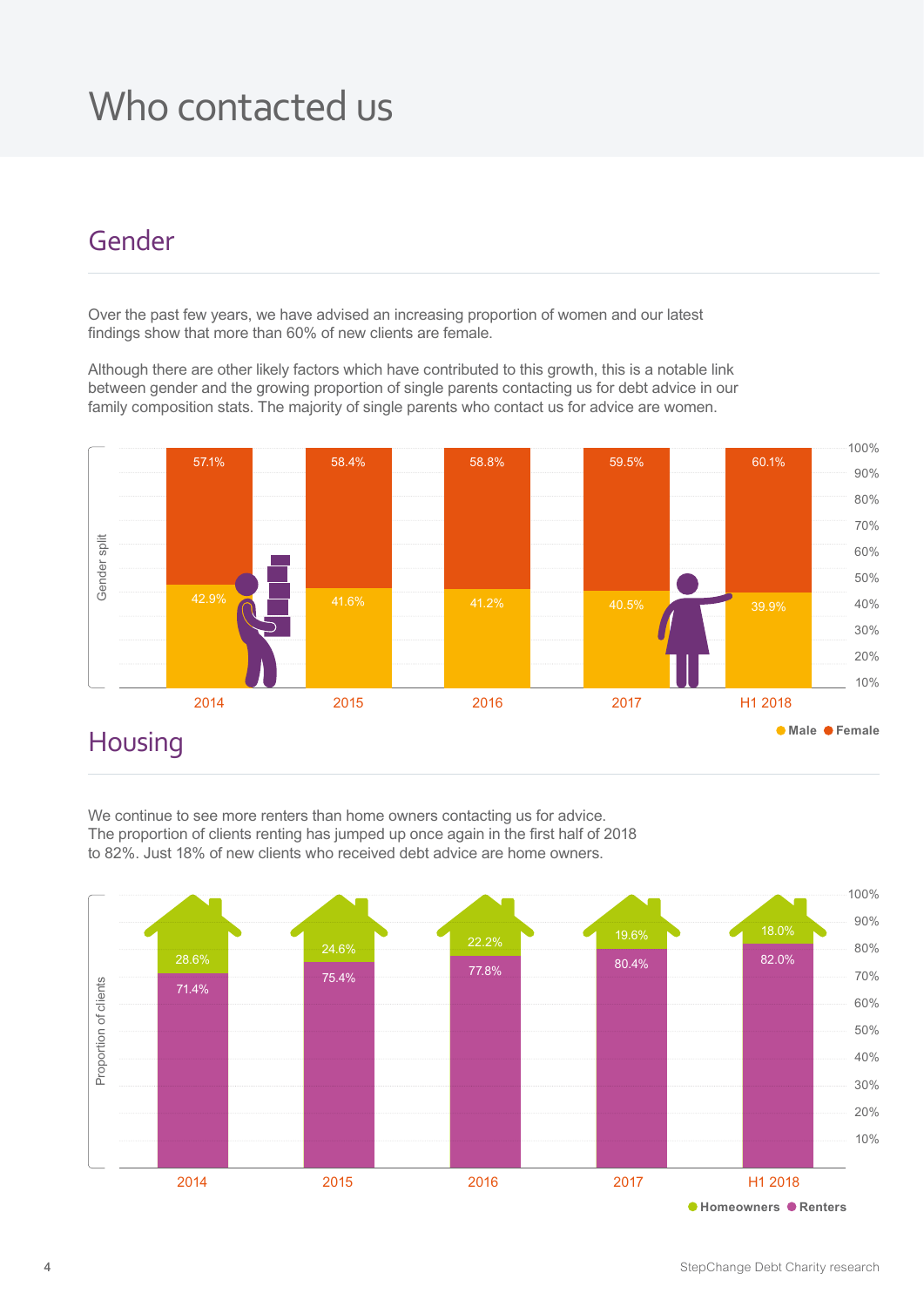

### Age

We've been seeing an increasing proportion of younger clients contacting the charity for debt advice. Currently around two thirds of clients are aged under 40. Additionally, in the first half of 2018 we advised more that double the proportion of all UK adults aged between 25-39.

| <b>Client Age</b> | 2014    | 2015  | 2016  | 2017  | H1 2018 | Overall UK adult population |
|-------------------|---------|-------|-------|-------|---------|-----------------------------|
| $18 - 24$         | 13.0%   | 13.6% | 13.7% | 13.9% | 14.3%   | 11%                         |
| $25 - 39$         | 41.6%   | 43.6% | 46.4% | 49.6% | 50.8%   | 25%                         |
| $40 - 59$         | 38.4%   | 36.0% | 33.6% | 30.9% | 29.6%   | 34%                         |
| 60 and over       | $7.0\%$ | 6.8%  | 6.3%  | 5.5%  | 5.3%    | 30%                         |

### Nations and Regions

|                                                                                                                                     | Scotland 39        |
|-------------------------------------------------------------------------------------------------------------------------------------|--------------------|
| Telephone advised clients                                                                                                           | $(5.2\%)$          |
| per 10,000 population                                                                                                               | North East 92      |
| $01-25$<br>$26 - 50$<br>$• 51-75$<br>$-76-100$                                                                                      |                    |
| % = proportion of StepChange clients                                                                                                | $(5.9\%)$          |
|                                                                                                                                     | Yorkshire 77       |
|                                                                                                                                     | $(10.1\%)$         |
| 19<br>Northern Ireland                                                                                                              | East Midlands 58   |
| $(0.8\%)$                                                                                                                           | $(6.6\%)$          |
| 76 North West                                                                                                                       | East of England 40 |
| $(13.2\%)$                                                                                                                          | $(5.9\%)$          |
| 77 West Midlands                                                                                                                    | London 79          |
| $(10.6\%)$                                                                                                                          | $(16.4\%)$         |
| 67 Wales                                                                                                                            | South East 56      |
| $(5.1\%)$                                                                                                                           | $(12.2\%)$         |
| We have seen particular increases in the proportion of clients                                                                      | South West 59      |
| contacting us from the West Midlands (10.2% in 2017 to 10.6% in<br>H1 2018) and the North West (12.8% in 2017 to 13.2% in H1 2018). | $(8.0\%)$          |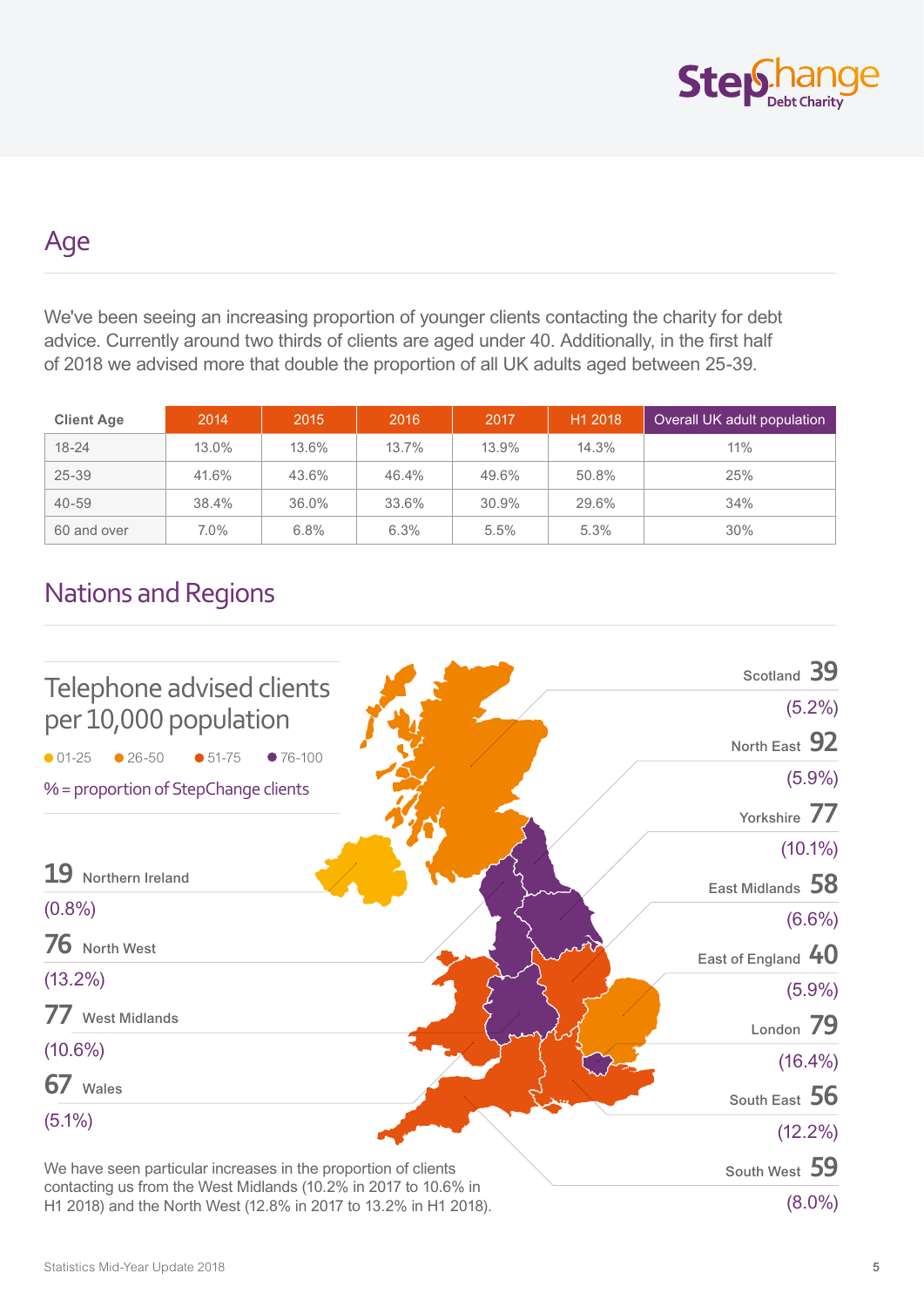## Why did people contact us in 2018?

Unemployment or redundancy, reduced income and injury or illness were the top three reasons why people contacted the charity for help with their problem debt in the first half of this year:



### Average monthly income, expenditure and surplus

|                         | 2014   | 2015   | 2016   | 2017   | H1 2018 |
|-------------------------|--------|--------|--------|--------|---------|
| Monthly income<br>(net) | £1,375 | £1,368 | £1,393 | £1,468 | £1,490  |
| Expenditure             | £1,290 | £1,285 | £1,300 | £1,366 | £1,383  |
| Surplus*                | £67    | £60    | £63    | £70    | £78     |

In the first half of 2018, 30.2% of StepChange clients who completed a full debt advice and budgeting process were in a deficit budget. This means their monthly outgoings exceed their monthly income. This proportion has been slowly rising; in 2016 28.9% of clients were in a deficit budget.

\*Surplus is the amount of balance left at the end of each month after a client has completed. StepChange Debt Charity's debt advice and budgeting process.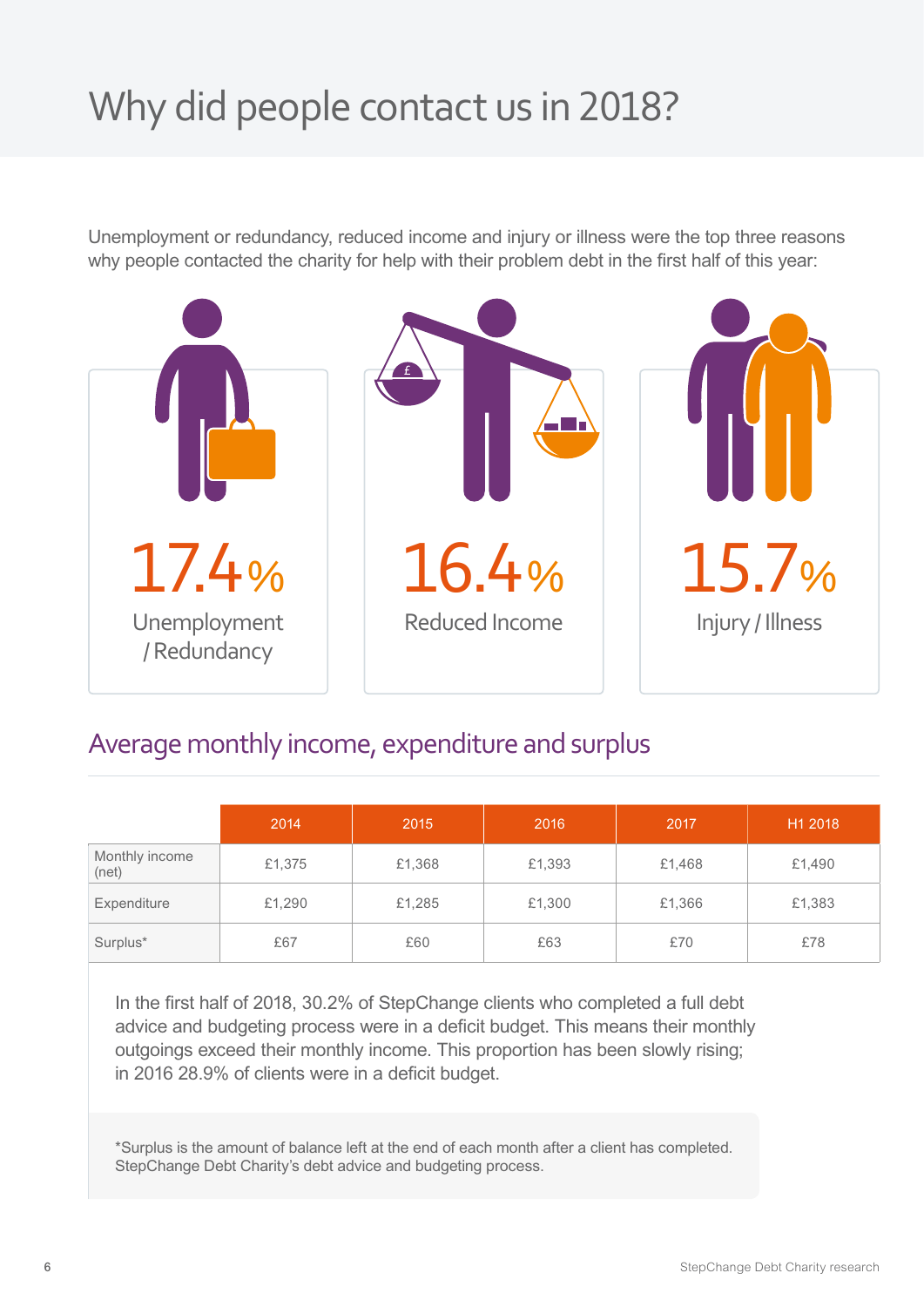# Types of debts and arrears



|                                                   | Council<br>tax | Court<br>judgment<br>County | Electricity | Gas    | Magistrates'<br>fine | Mortgage | Rent   | TV<br>licence                                                     | Water  | Hire<br>purchase |
|---------------------------------------------------|----------------|-----------------------------|-------------|--------|----------------------|----------|--------|-------------------------------------------------------------------|--------|------------------|
| H1 2018                                           | <b>TG</b>      | $\equiv$                    |             | O      |                      | 佾        | 囲      | $\begin{array}{ c c } \hline \textbf{0} & \textbf{0} \end{array}$ |        | ÊI               |
| Absolute number<br>of clients in arrears          | 36,086         | 2,980                       | 20,986      | 11,523 | 326                  | 4,629    | 24,308 | 8,199                                                             | 26,273 | 6,414            |
| % of clients who<br>had expenditure<br>in arrears | 30.1%          | 18.2%                       | 15.6%       | 11.8%  | 3.8%                 | 18.4%    | 21.0%  | 6.9%                                                              | 23.4%  | 20.9%            |
| Average arrears<br>amount                         | £999           | £1,642                      | £710        | £550   | £681                 | £3,001   | £974   | £83                                                               | £715   | £902             |

The average arrears amount is £1,887 per client

39.5 %

of new clients are behind on at least one household bill when they first contacted us for advice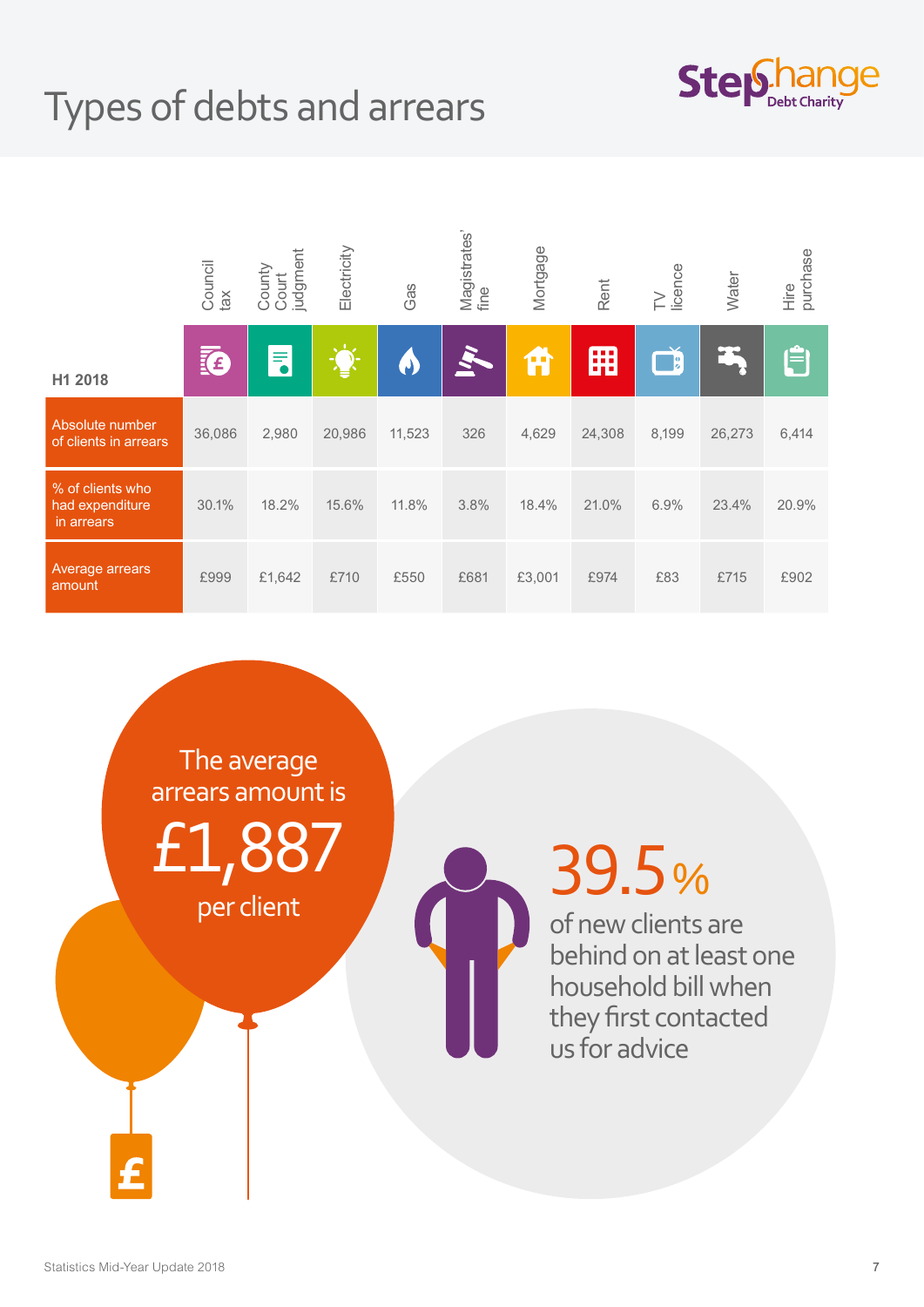## Council Tax

Council Tax is the household bill which the highest amount of new clients are behind on, both in terms of absolute numbers and proportionally for clients who had a responsibility for that expenditure.

We saw a rise in the proportion of our clients contacting us for debt advice with Council Tax arrears between 2012 and 2014 and the proportion of clients falling behind has remained high since then. Since 2015, almost one third of all new clients with a responsibility for paying a Council Tax bill have been behind on payments.

Clients in Council Tax arrears are far more likely than the average for all clients to be in a deficit budget (where their monthly outgoings exceed their monthly income). Almost half (48%) of new clients in Council Tax arrears are in a deficit budget, which is a far higher proportion that the average of all new clients (30%) between January and June this year.

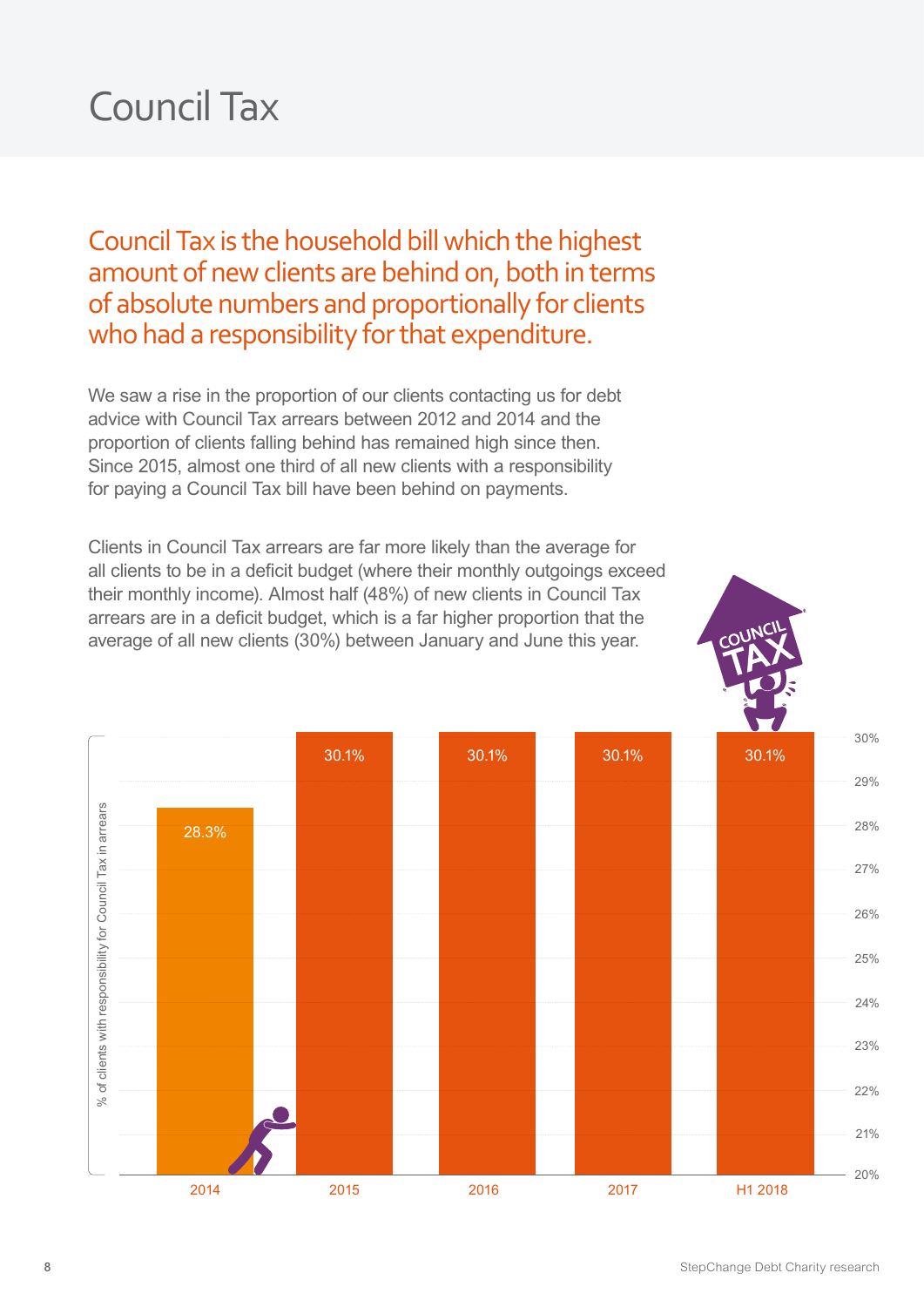## **Utilities**



### Younger clients are more likely to be behind on their gas or electricity bills.

Clients aged under 25 are more likely to be in arrears on their gas or electricity bills compared to older age groups. Our latest stats show that around 13% of under 25s with a responsibility for a gas bill are in arrears, and 17% of under 25s with a responsibility for an electricity bill are in arrears.

Taking into account seasonality, our arrears stats also show that the proportion of all clients falling behind on their energy bills has increased compared to the same time last year.

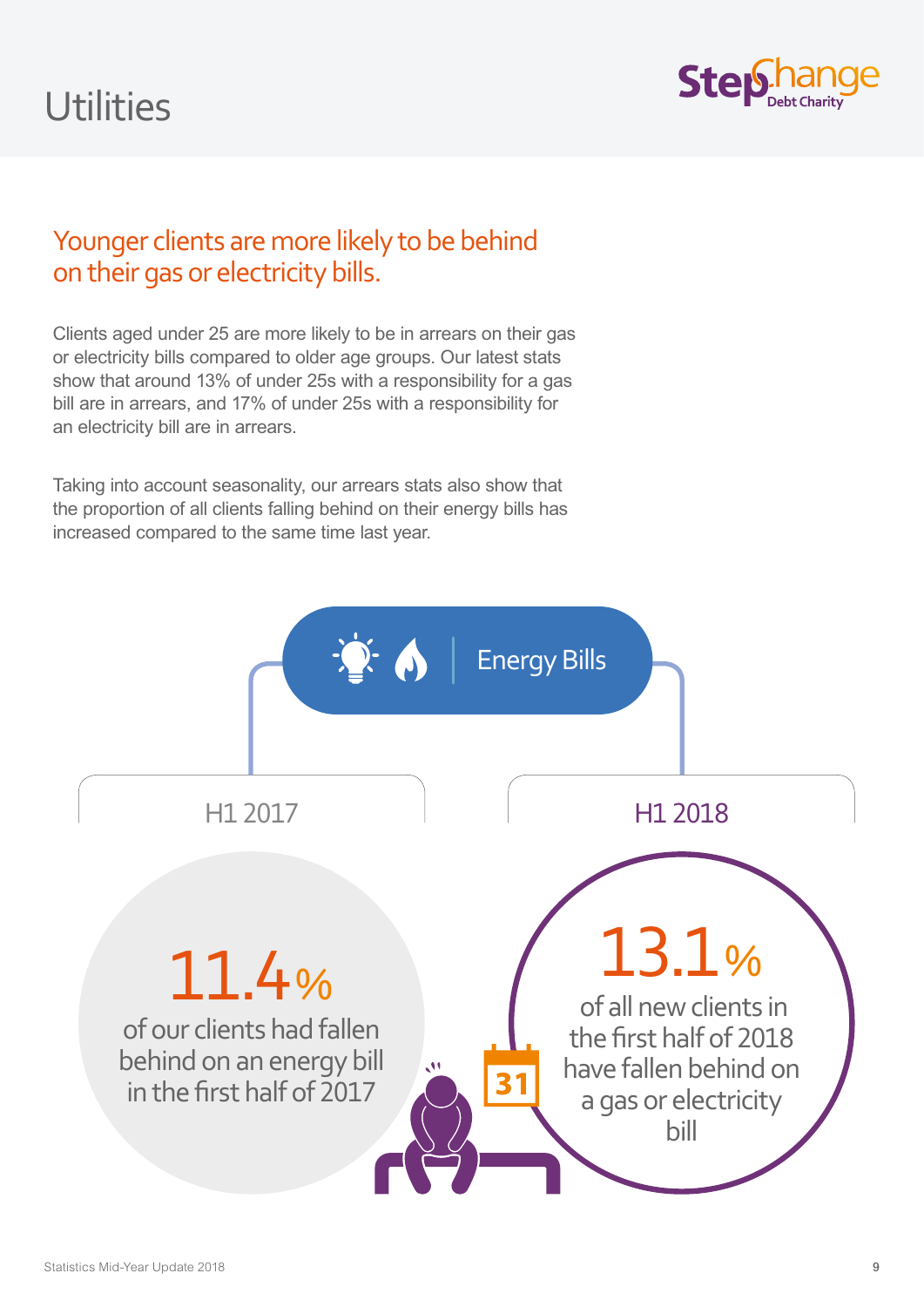## Types of debt

#### The average unsecured debt amount per client now stands at £13,382; a rise of £102 compared against the average for all of 2017.



Credit cards remain the most commonly held type of debt by our new clients. More than two thirds of our clients who first contacted the charity for advice between January and June 2018 have credit card debt.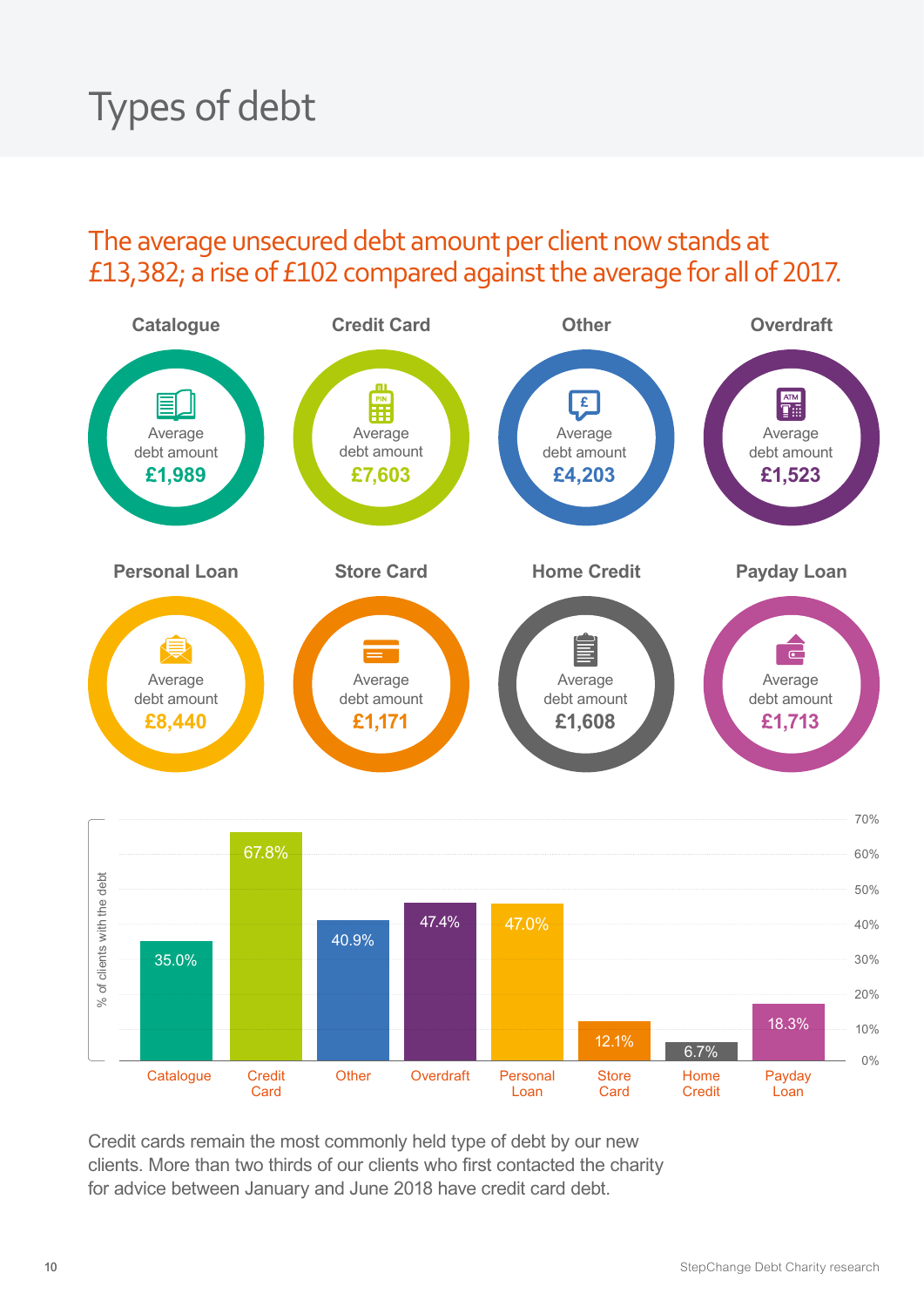### Payday loans / Short term high cost credit

The proportion of new clients who have contacted the charity with a payday or short term high cost credit debt has also been increasing over the past few years.

**Ste** 



29% of under 25s and 22% of those aged 25-39 have a payday loan or form of short term high cost credit debt compared to just 3% of those aged 60 and over. Additionally, renters are far more likely to have this type of debt than homeowners. 1 in 5 renters have a payday loan or short term high cost credit debt compared to just 8% of homeowners.